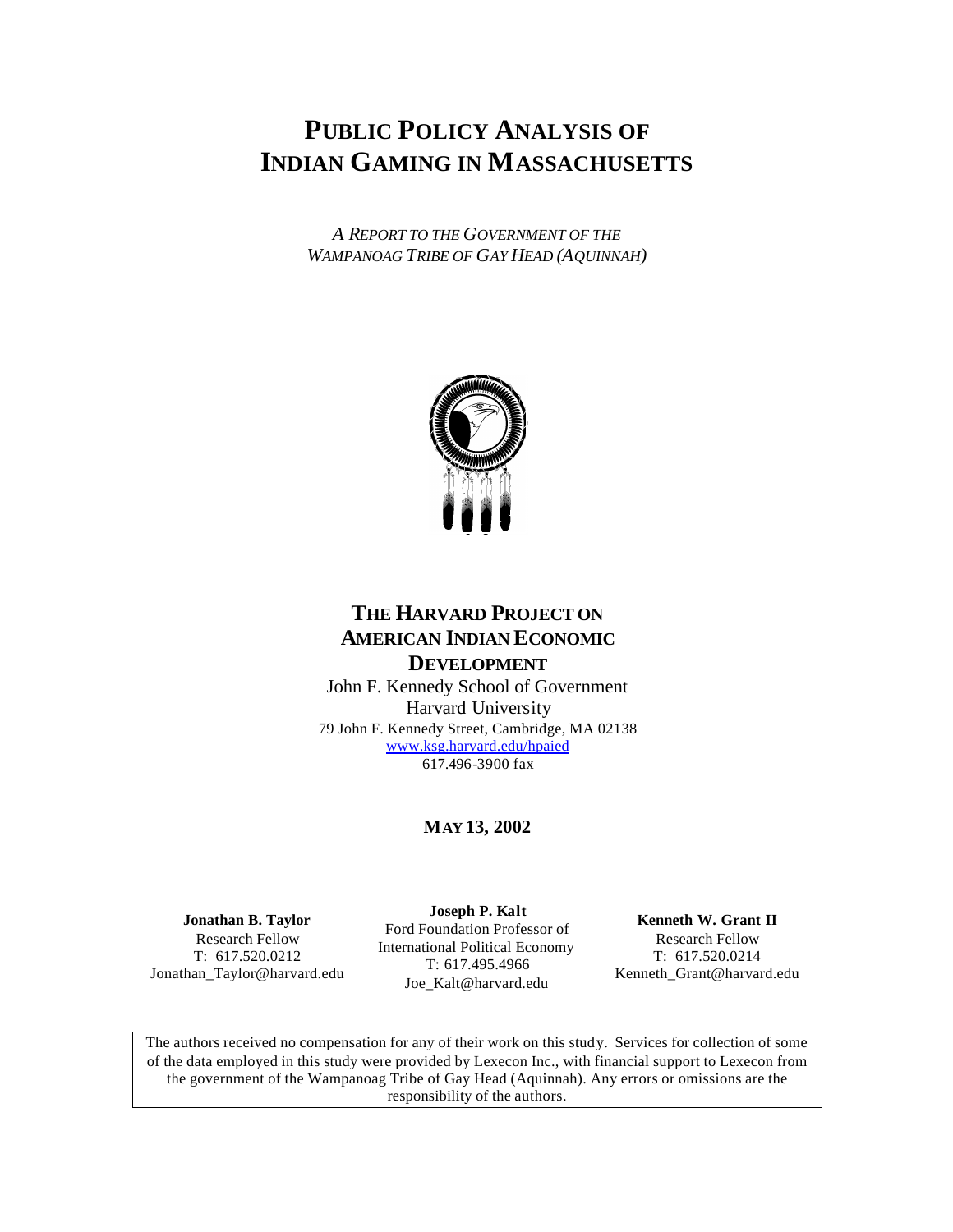## **I. INTRODUCTION AND SUMMARY OF FINDINGS**

Representative Daniel E. Bosley has recently recirculated his 1997 memorandum reporting the results of his investigation into the public policy of casino gaming in Massachusetts, particularly of Indian gaming.<sup>1</sup> The memorandum raises many important considerations regarding the potential impacts on the State of Massachusetts of an expansion of gambling offerings within the state. We have undertaken a systematic review of the relevant literature on the impacts of Indian gaming, including a study by Deloitte & Touche describing a Wampanoag casino proposal,<sup>2</sup> to assess the extent to which Representative Bosley's memorandum appropriately assesses these impacts. We conclude that while the 1997 Bosley Memorandum asked a number of relevant and important public policy questions, the evidence available in 2002 no longer supports its conclusions.

Though it raised important questions that are worthy of policymaker's continued attention, the Bosley Memorandum has been superceded by two national commission reviews of gaming<sup>3</sup> and five-years' worth of social science research on gaming.<sup>4</sup> As we show below, the best-available research and evidence indicates the Bosley Memorandum leads policymakers to exactly the wrong conclusion. Indian gaming in Massachusetts likely offers very substantial net benefits. Specifically, Indian gaming in Massachusetts is poised to:

• **Recapture** three-quarters of a billion dollars in out-of-state spending by Massachusetts residents;

 $\mathbf{1}$ <sup>1</sup> Bosley, Daniel E., *Memorandum to Speaker Finneran Re: Gaming Proposals*, April 28, 1997, available at www.mma.org/news/news\_files/state\_budget\_news/budget\_news\_files/casino.txt, accessed May 6, 2002.

<sup>2</sup> Deloitte & Touche, *A Massachusetts Economic Development Initiative: Impacts Resulting from the Development of a Gaming and Entertainment Center in Southeastern Massachusetts, Estimates of Gaming Revenue and Impact on Lottery,* July 12, 2002.

<sup>3</sup> The National Gambling Impact Study Commission, and the National Public Sector Gaming Study Commission had both completed their reports by 2000. Public Sector Gaming Study Commission, *Gambling Policy and the Role of the State: An Assessment of America's Gambling Industry and the Rights and Responsibilities of State Governments*, Final Report of the Public Sector Gaming Study Commission (Tallahassee, FL: Florida Institute of Government, Florida State University), March 2000. *Final Report of the National Gambling Impact Study Commission*, June 1999, govinfo.library.unt.edu/ngisc/reports/fullrpt.html, accessed May 7, 2002. In addition, there have been national reviews of gambling in Australia, New Zealand, and the United Kingdom.

<sup>4</sup> See, *e.g.*, Gerstein, *et al.*, *Gambling Impact and Behavior Study: Report to the National Gambling Impact Study Commission*, National Opinion Research Center (NORC), University of Chicago, April 1, 1999; *Pathological Gambling: A Critical Review,* National Research, National Academy Press, April, 1999; and Taylor, Jonathan B., Matthew B. Krepps, and Patrick Wang, "The National Evidence on the Socioeconomic Impacts of American Indian Gaming on Non-Indian Communities," forthcoming in the *American Behavioral Scientist* special issue on American Indian Gaming.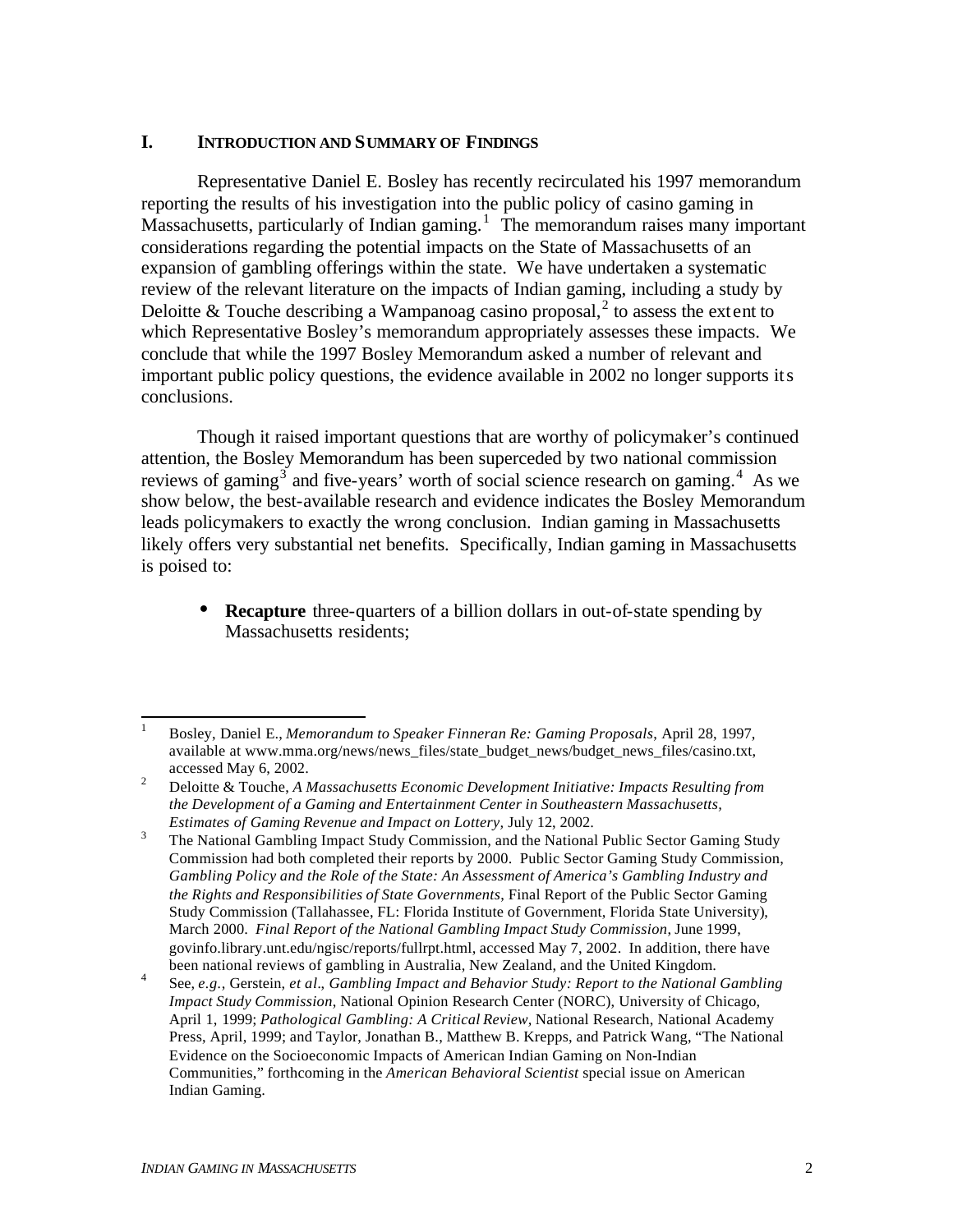- **Attract** spending by out-of-state residents—particularly from northern New England—that currently goes to Connecticut; and
- **Develop** depressed regions of the Massachusetts economy.

The evidence suggests that these gains to the economy of Massachusetts are unlikely to be outweighed by social costs. Recent social science research indicates that pathological gambling rates in the general population do not climb in parallel with exposure to gambling opportunities. Moreover, social science research indicates that resulting net social and economic *gains* are likely in the context of the below-average economic conditions found in southeastern Massachusetts (where new gaming operations are most likely to be established).

Associated gaming impacts, such as burdens created by additional traffic, infrastructure, and law enforcement needs and expanded regulatory costs are properly the concern of policymakers, as the Bosley Memorandum pointed out.<sup>5</sup> Nonetheless, the available evidence indicates that these costs will be substantially less than the benefits provided by an Indian casino in Massachusetts. Thus, in contrast to the conclusions of the Bosley Memorandum, the appropriate public policy questions ought to be focused on *how* gaming proceeds not *whether* Massachusetts develops a casino industry.

### **II. SOCIOECONOMIC IMPACT ANALYSIS OF GAMING**

## A. ISSUES FOR ANALYSIS

The regional net impact of a gaming facility is determined by a number of economic variables:

- Recapture of out-of-state spending and attraction of out-of-state customers;
- Substitution away from other in-state economic activity;
- Employment and economic development;
- Social and community change; and
- Changes in government activity and regulation.

## B. RECAPTURE AND ATTRACTION OF OUT-OF-STATE SPENDING

The geography of the gaming marketplace is essential to the analysis of impacts. Unlike movie theaters or other entertainment venues, whose location is determined largely by supply and demand forces, the location of gaming facilities has been tightly constrained by regulation and legislation. State and federal law has resulted in gaming

<sup>5</sup> <sup>5</sup> Bosley Memorandum, *op cit*., at Sec. IV.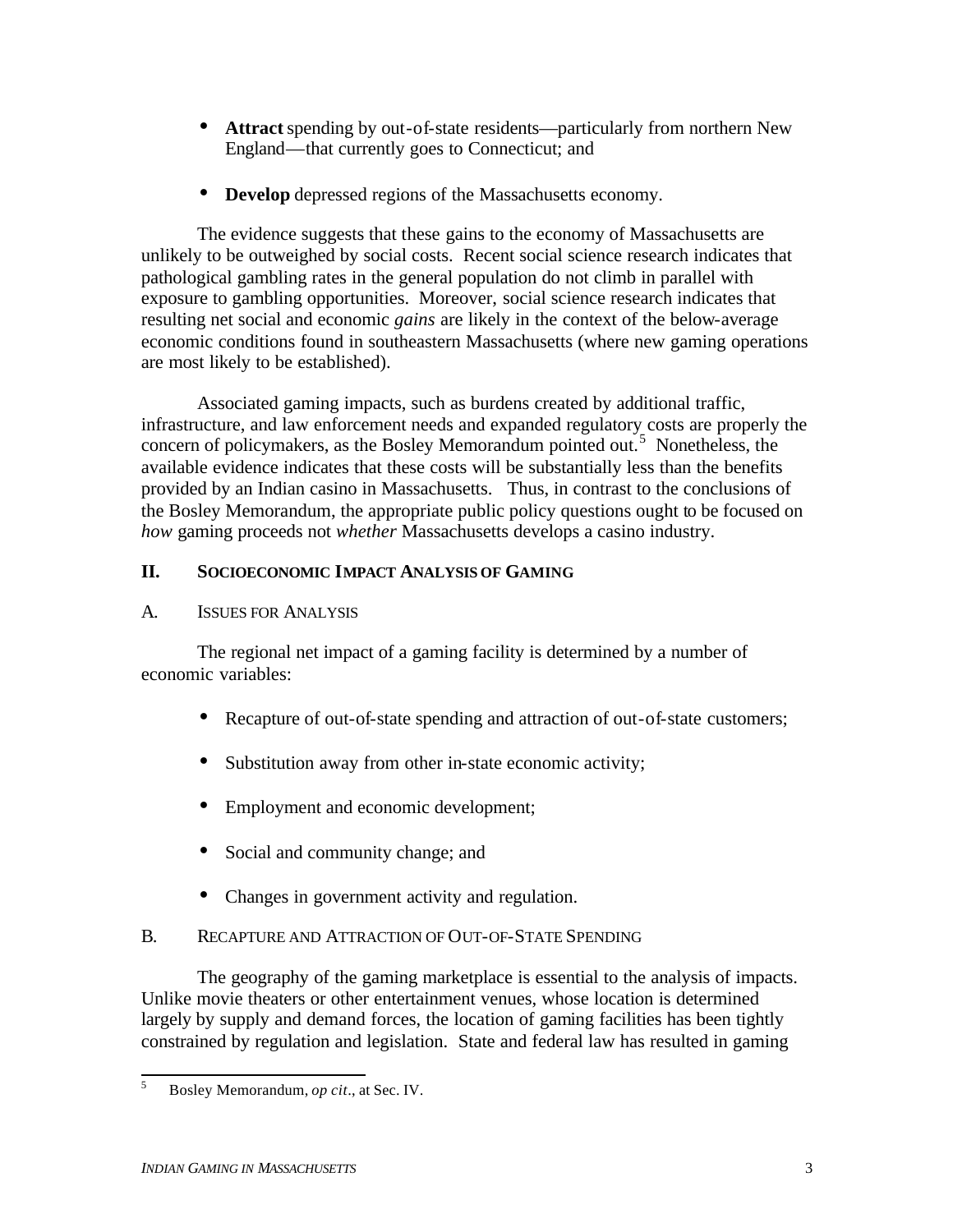facilities that are near state or international borders (*e.g.*, on mid-continent rivers and in Detroit, MI), in limited municipal areas (*e.g.*, Atlantic City, NJ, and Deadwood, SD), and on Indian reservations. Indeed, two of the significant motivations in structuring states' gaming policies have been the attraction of out-of-state tourists (*i.e.*, *increasing exports*) 6 and the retention of in-state consumers who would otherwise go out of state for gambling entertainment (*i.e.*, *substituting for imports*).<sup>7</sup>

Another reason why geography matters so much in gaming analysis is that slot machines and table games—in and of themselves—do not present casino operators with substantial opportunities for differentiation. As entertainment products, they are essentially commodities. Thus, consumption of gambling tends to be motivated in large measure by the geographic convenience of options available to the consumer. True, people visit Las Vegas from all over the US. But in such non-destination markets as Iowa, Michigan, South Dakota, and Arizona, gambling consumption tends to follow patterns like the consumption of amusement, mall, and other quasi-commodity services consumers go to the nearest one. As a result, most models of the casino industry start from geographic competition, and only then add other dimensions such as hotels, entertainment halls, and shopping areas.<sup>8</sup>

## *Recapture and Attraction in the Bosley Memorandum*

The Bosley Memorandum dismissed the recapture argument for two basic reasons. First it argues that the proposed facility will be inadequately attractive to customers:

*Foxwoods is a destination resort…It is a tourism destination and the largest gaming resort in the world. No one in Massachusetts is suggesting to develop anything as elaborate. Therefore, Foxwoods will continue to attract visitors from Massachusetts.*<sup>9</sup>

<sup>6</sup> <sup>6</sup> Counterintuitively perhaps, an increase in out-of-state tourists into the state is counted as an *increase in exports.* In other words, gambling entertainment services are considered to be "exported" to out-of-state consumers, even though the tourists themselves actually come *into* the region of concern, *e.g.*, Massachusetts. Conversely, retaining Massachusetts tourists in-state when they would have gone out of state is considered to be *import substitution,* as in-state tourists forgo travel to out-of-state destinations*.* 

<sup>&</sup>lt;sup>7</sup> Michigan, for example, passed a referendum, Proposal E, in November, 1996, that authorized casinos in cities over 800,000 in population within "100 miles of any other state or country in which gaming is permitted." "Proposal E Ballot Language," as it appeared on Michigan's November 5, 1996, general election ballot, Michigan Gaming Control Board, www.michigan.gov/mgcb/1,1607,7-120-1382\_1450-12939--,00.html, accessed March 24, 2002. The ostensible intent was to retain in Michigan the roughly \$1,000,000 per day that was estimated to leave for Casino Windsor just across the Detroit River in Ontario, Canada. Eadington, William R., "Economic Development and the Introduction of Casinos: Myths and Realities," *NAGS '95: High Stakes in the Nineties, Sixth Annual Conference, Fremantle,* at 5.

<sup>8</sup> In the jargon of the industry these are called "gravity" models since the propensity to attend a facility is an exponentially declining function of distance from it.

<sup>9</sup> Bosley Memorandum, *op cit*., at Sec. V.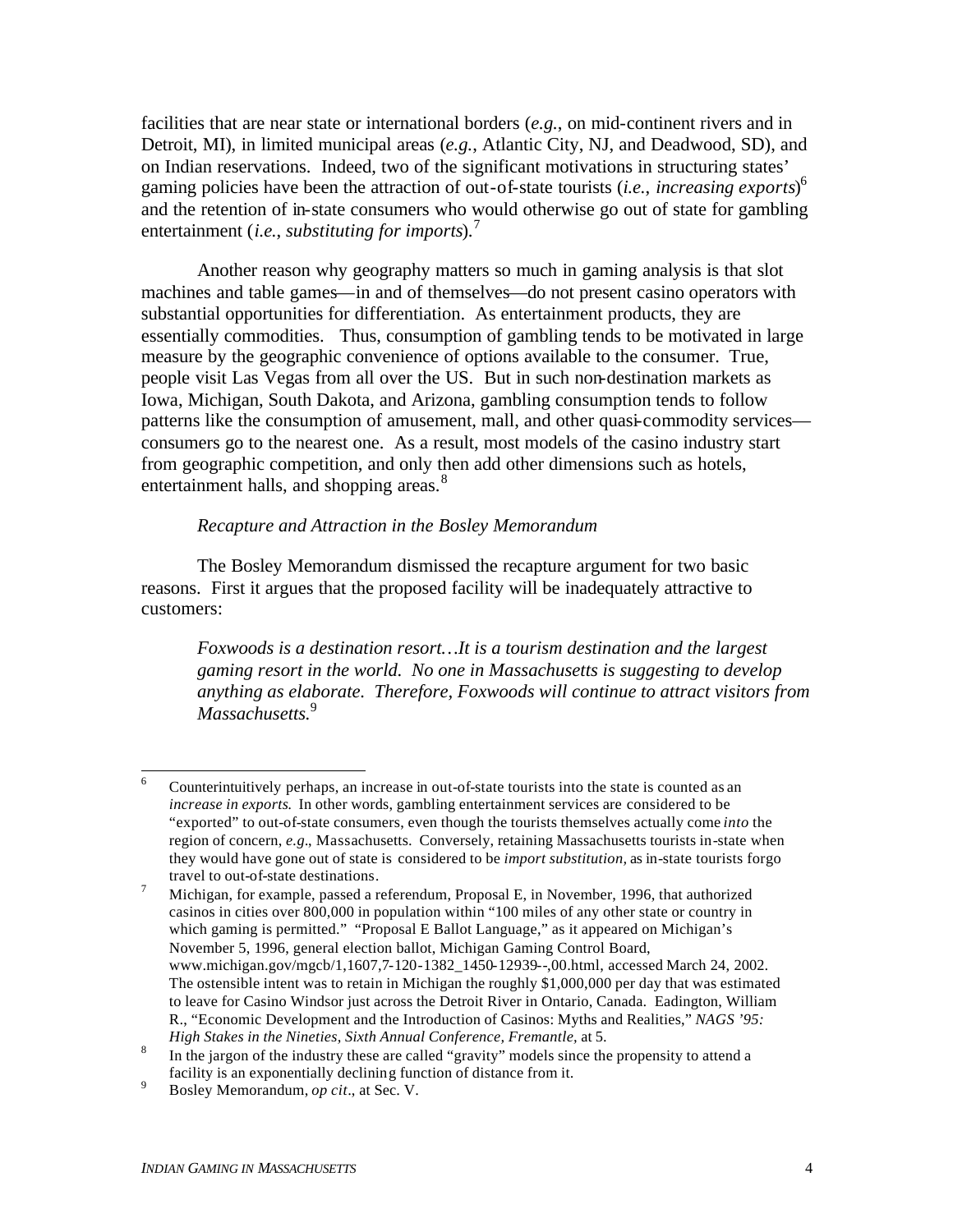Second, the Bosley Memorandum dismissed estimates of the total spent by Massachusetts residents at out-of-state casinos as "not very scientific":

*In one such study, a professor went to Foxwoods and counted cars in the parking lot; from this he determined that forty percent of the patrons at Foxwoods were Massachusetts residents. This does not tell us the income levels or spending patterns of the car owners. It doesn't tell us the age or demographics of the drivers or even how many people were in each car…We do not know if we will recapture a significant portion of the Massachusetts money that is spent in Connecticut.<sup>10</sup>*

The Bosley Memorandum did not address the attraction of out-of-state customers to Massachusetts (*e.g.*, from Maine and New Hampshire).<sup>11</sup>

#### *The Economic Evidence on Retention and Attraction*

These arguments do not square with the facts as they stand today. First, the Wampanoag Tribe has every incentive to build as competitive facility as they can. Indeed, the Tribe is currently proposing a facility on par with Foxwoods and Mohegan Sun. The proposed facility entails a multi-dimensional entertainment complex, including 180,000 square feet of gaming space, 1,200 hotel rooms, 6,600 square feet of retail space, 32,000 square feet of restaurant and lounge space, and 20,000 square feet of exhibition and public space. Thus, the facility will not just compete on geographic terms, but on the amenities it offers as well.  $^{12}$ 

Moreover, a Wampanoag facility could potentially recapture substantial patronage. Figure 1 shows that a very substantial proportion of the Massachusetts population older than 21 is closer to a hypothetically-located Wampanoag facility than to a Connecticut Indian facility of similar size and with similar attributes.<sup>13</sup> Looking at "crow-flies" distances of 50 miles, over three million adult Massachusetts residents are closer to the Wampanoag location than to the Connecticut casinos. Consequently, the

<sup>10</sup> <sup>10</sup> Bosley Memorandum, *op cit.*, at Sec. V.

<sup>11</sup> The Bosley Memorandum also asserts (albeit without foundation) that the state economies are "quite different" and therefore the task of determining whether recapture will be effective is too difficult. Bosley Memorandum, *op cit*., at Sec. IV.

<sup>&</sup>lt;sup>12</sup> See Deloitte & Touche, at 34, for comparison to Foxwoods and Mohegan Sun.<br><sup>13</sup> The Tribe proposes to build a cosino in Plymouth and Pristol counties. The loc

<sup>13</sup> The Tribe proposes to build a casino in Plymouth and Bristol counties. The location plotted in Figure 1 is the geometric centroid of the combined county region. It also should be noted that Rhode Island is home to a jai-alai facility and a horse track, each of which also offer video lottery terminals. These facilities compete, of course, over geography, yet they do not have either the scale or scope of activities offered by Foxwoods, Mohegan Sun, or a proposed Wampanoag facility. Given their size and relatively central location between Southeastern Massachusetts and Southeastern Connecticut, they are presumed not to compete heavily for patrons from, *e.g.,* metropolitan Boston.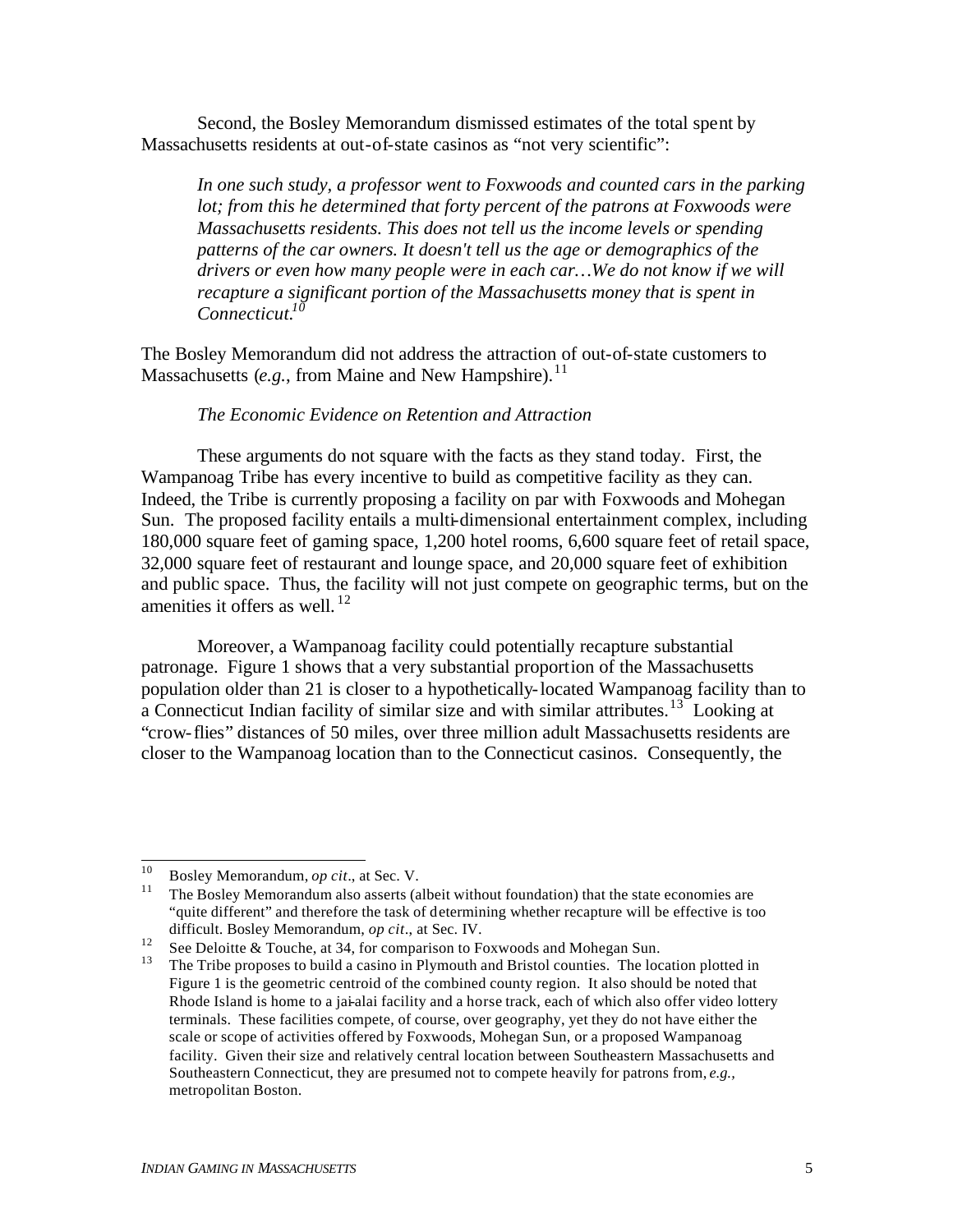Wampanoag facility portends significant economic activity for the Southeast region of the state.

Figure 1 also indicates that a southeast Massachusetts casino has the potential to intercept Connecticut-destined patrons from Rhode Island, New Hampshire, and Maine. On a 100-mile basis, 1.2 million residents of those two states are closer to a Wampanoag casino. While the potential to attract out-of-state customers was not covered in the Bosley Memorandum, it represents a net benefit to the Massachusetts economy and should be considered.

|                                                                       | Table 1                  |            |                                |
|-----------------------------------------------------------------------|--------------------------|------------|--------------------------------|
| Sample of Estimates of Massachusetts Patronage of Connecticut Casinos |                          |            |                                |
| millions of nominal dollars                                           |                          |            |                                |
|                                                                       |                          | MA         | Source of                      |
|                                                                       | Study                    | Patronage  | MA Data                        |
|                                                                       | <b>Bosley Memorandum</b> | 40%        | License Plates                 |
|                                                                       | <b>WEFA Group</b>        | $< 55\%$ * | Patron Survey & License Plates |
|                                                                       | <b>UMass Dartmouth</b>   | 23, 36%**  | Patron Survey                  |
|                                                                       | <b>UMass Dartmouth</b>   | 33%        | Patron Survey                  |
|                                                                       | Univ. of Connecticut     | 34%        | Patron Survey                  |
|                                                                       |                          |            |                                |

\* 55% represents the total estimated non-Connecticut patronage.

Sources: Bosley Memorandum, at Sec. V; WEFA, *A Study Concerning the Effects of Legalized Gambling on the Citizens of the State of Connecticut*, 6/97, at 2-20; Center for Policy Analysis, UMass, Dartmouth, *Patron Origin Analysis: Foxwoods Resort Casino & Mohegan Sun Casino*, 2/99, at i.; Center for Policy Analysis, UMass Dartmouth, *Patron Origination Analysis: Foxwoods Resort Casino*, 10/95, at 3; Connecticut Center for Economic Analysis, University of Connecticut, *The Economic Impact of the Mashantucket Pequot Tribal Nation Operations on Connecticut,* at 27.

Table 1 addresses the issue of whether Massachusetts residents make up a significant percentage of the patronage of Connecticut casinos.<sup>15</sup> According to Table 1, roughly one-third of the patronage of the Connecticut casinos originates from Massachusetts. Taking the most recent full fiscal year of combined slot revenues for the Connecticut facilities (\$1.3 billion in FY 00-01)<sup>16</sup> and working with conservative

<sup>\*\*</sup> For Mohegan Sun and Foxwoods, respectively.

 $14<sup>°</sup>$ <sup>14</sup> Of course, crow-flies distances are not the only factor entering the consumer's decision to patronize an in-state or out-of-state casino, but if the facilities are similar in size and scope, travel time will play a big role in the decision.

<sup>15</sup> See, e.g., Sec. V. of the Bosley Memorandum, *op cit*., expressing skepticism of estimates of MA patronage at Connecticut casinos.

<sup>16</sup> Connecticut Department of Special Revenue, "Foxwoods Casino, Schedule of Selected Video Facsimile/Slot Machine Data," www.dosr.state.ct.us/PDF%20Folder/FoxH0302.pdf, at 3, accessed May 7, 2002; Connecticut Department of Special Revenue, "Mohegan Sun Casino, Schedule of Selected Video Facsimile/Slot Machine Data," www.dosr.state.ct.us/PDF%20Folder/MohH0302.pdf, at 2, accessed May 7, 2002.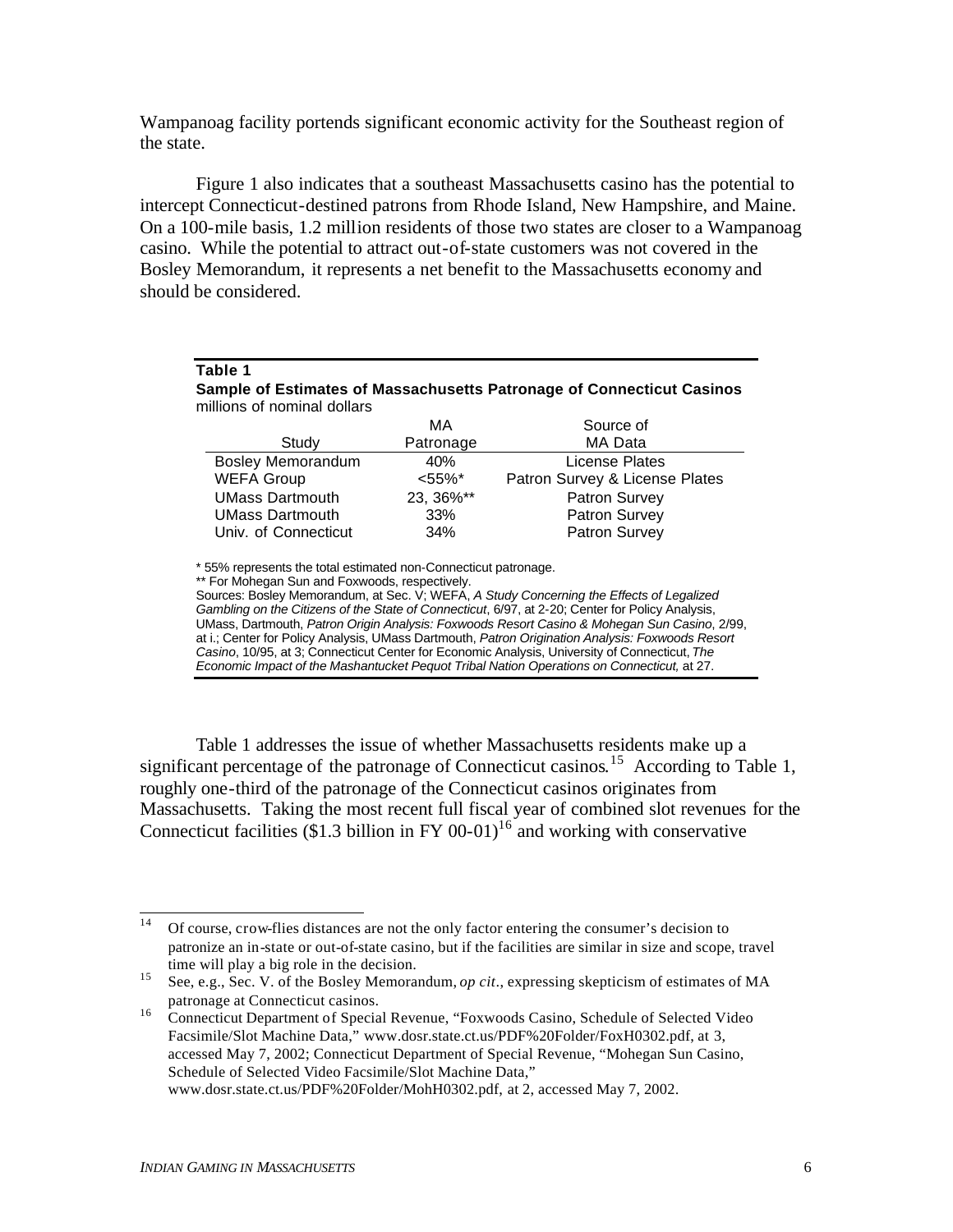assumptions, the Massachusetts share of total Connecticut casino revenue available for recapture is at least three-quarters of a billion dollars annually.<sup>17</sup>

Working with standard casino modelling techniques rather than from survey data, Deloitte & Touche concluded that Massachusetts residents leave behind nearly \$820 million annually at facilities in both Connecticut and Rhode Island. In addition, if a casino were built in Massachusetts, Deloitte & Touche estimated \$840 million could be recaptured from gaming facilities in neighboring states.<sup>18</sup> Thus, in spite of the Bosley Memorandum's assertion that the research is "not very scientific," a range of appropriate analytical methods and data sources seem to converge on the conclusion that the potential recapture benefit of the Wampanoag casino is close to three quarters of a billion dollars, if not more.

Finally, all of the foregoing is consistent with the existence of a well-developed bus transportation network that caters to Connecticut-bound Massachusetts residents all across the state. Forty-nine Massachusetts cities, towns and other locations have daily bus service to the Connecticut casinos;<sup>19</sup> fifteen more have at least weekly service;<sup>20</sup> and five more can readily schedule charters. $^{21}$ 

<sup>17</sup> <sup>17</sup> Assuming slot revenue is 70% of total gaming revenue and that gaming revenue is 85% of total facility revenue, yields \$737 billion. Using the still-reasonable figures of 66% and 83%, respectively, yields \$800 billion. Note that these figures are conservative in that they assume that out-of-state visitors spend the same amount of time and money at the Connecticut casinos. Evidence from Louisiana indicates that out-of-state customers spend more time at a casino than instate residents (Ryan, Timothy P., and Janet F. Speyer, "Appendix G—License Plate Survey," *Gaming in Louisiana: A Benefit/Cost Analysis,* prepared for the Louisiana Gaming Control Board, April 1999, at 40-41). Thus, the implication of the Bosley Memorandum that because we do not understand the spending pattern behind license plate surveys, we cannot have confidence that we can recapture all that one might expect is reversed. Even more might be recaptured than these calculations would indicate.

<sup>18</sup> I.e., including Rhode Island facilities. Deloitte & Touche, *op cit*. at 37.

Amherst, Boston, Bridgewater, Brockton, Burlington, Buzzards Bay, Dedham, East Boston, Everett, Fairhaven, Fall River, Forest Hills, Foxboro, Framingham, Holyoke , Hyannis, Hyde Park, Kingston, Leominster, Lowell, Lynn, Malden, Medford, Middleboro, New Bedford, Newton, North Hampton, North Quincy, Peabody, Pembroke, Plymouth, Quincy, Revere, Rockland, Sagamore, Salem, Saugus, Six Flags NE, Somerset, Somerville, South Dennis, Springfield, Stoneham, Stoughton, Tauton, Wareham, Weymouth, Woburn, and Worcester. Personal communication with bus companies listed at www.foxwoods.com/by\_bus.html; and www.mohegansun.com/visitingus/transit/mass.html, accessed May 6, 2002.

<sup>&</sup>lt;sup>20</sup> Barnstable, Bourne, Chicopee, Falmouth, Greenfield, Harwich, Haverill, Mashpee, Newburyport, North Attleboro, Orleans, Pittsfield, Randolph, Wareham, and Watertown. Personal communication with bus companies listed at www.foxwoods.com/by\_bus.html; and www.mohegansun.com/visitingus/transit/mass.html, accessed May 6, 2002.

<sup>&</sup>lt;sup>21</sup> Adams, Lee, North Adams, South Deerfield, and Williamstown. Personal communication with bus companies listed at www.foxwoods.com/by\_bus.html; and www.mohegansun.com/visitingus/transit/mass.html, accessed May 6, 2002.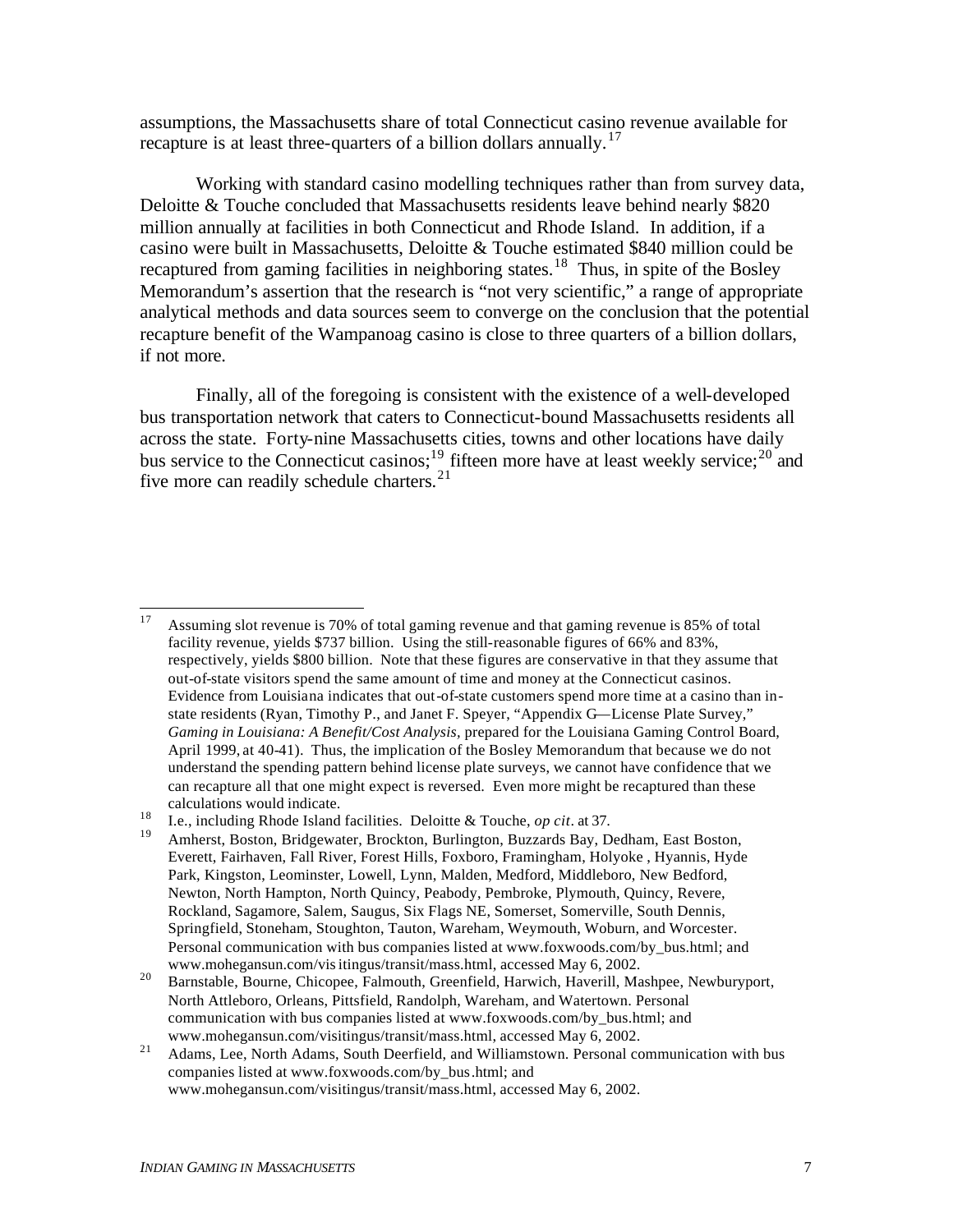## C. SUBSTITUTION AWAY FROM OTHER ECONOMIC ACTIVITY

There are patrons at a gaming facility who, but for the facility, might have spent their income on other in-state opportunities. Of particular concern in the Bosley Memorandum is the diversion of consumer spending from the lottery to a Massachusetts casino. The Massachusetts lottery is superlative in many respects. It is:

- #1 in sales as a percent of state personal income: $^{22}$
- #1 in sales per capita for states without Video Lottery Terminals (VLTs);  $^{23}$ and
- #1 in low cost of sales generation.<sup>24</sup>

Thus, there is a reasonable concern that the advent of casino gambling in Massachusetts would cannibalize lottery gambling.

Analyses such as the Deloitte & Touche study report mixed results. In some cases casino competition has been associated with declines in lottery revenue; in other cases, no change; and in others, increases. Even so, the change in *total* gaming revenue has been net positive in all cases after the introduction of a casino.<sup>25</sup> Unfortunately, little systematic research exists that can definitively answer the question: But for the advent of casinos in various states, how would the state lotteries have fared? Because lotteries tend to churn through games in order to keep interest piqued, any analysis of this question faces the problem of determining whether observed new lottery games and their associated marketing efforts are part of the natural rate of churn or a response to new competition from casinos.

Nonetheless, there are reasons to expect that the effect of casino gaming on the Massachusetts lottery is likely to be modest. First, the economics of product substitution suggest that while there are some attributes that instant tickets, for example, have in common with slot machines (*i.e.*, low bets and rapid resolution of the bet), consumers differentiate their consumption of a lottery product from their consumption of a casino product. Intuitively, a ticket picked up at a convenience store with a gallon of milk, does not compete very much in a consumer's mind with dinner, a show, and an evening of blackjack.

 $22$ <sup>22</sup> McQueen, Patricia A., "Lottery Efficiency Study: State of the State Lotteries," April 2001, www.gemcommunications.com/WGCE/Publications/IGWB\_magazine/Archives/2001/apr/main.ht m, accessed May 7, 2002.

<sup>&</sup>lt;sup>23</sup> North American Association of State and Provincial Lotteries, "Lotteries Ranked by FY 2000 Per Capita Sales," www.naspl.org/rankpercap.html, accessed May 7, 2002.

<sup>&</sup>lt;sup>24</sup> See footnote 22.

<sup>25</sup> See Deloitte & Touche, at 39; and Dense, Jeffrey, *et al.*, *Casino Gaming and State Lotteries: A Fiscal Impact Study*, Center for Policy Analysis University of Massachusetts Dartmouth, April 1999, at ii.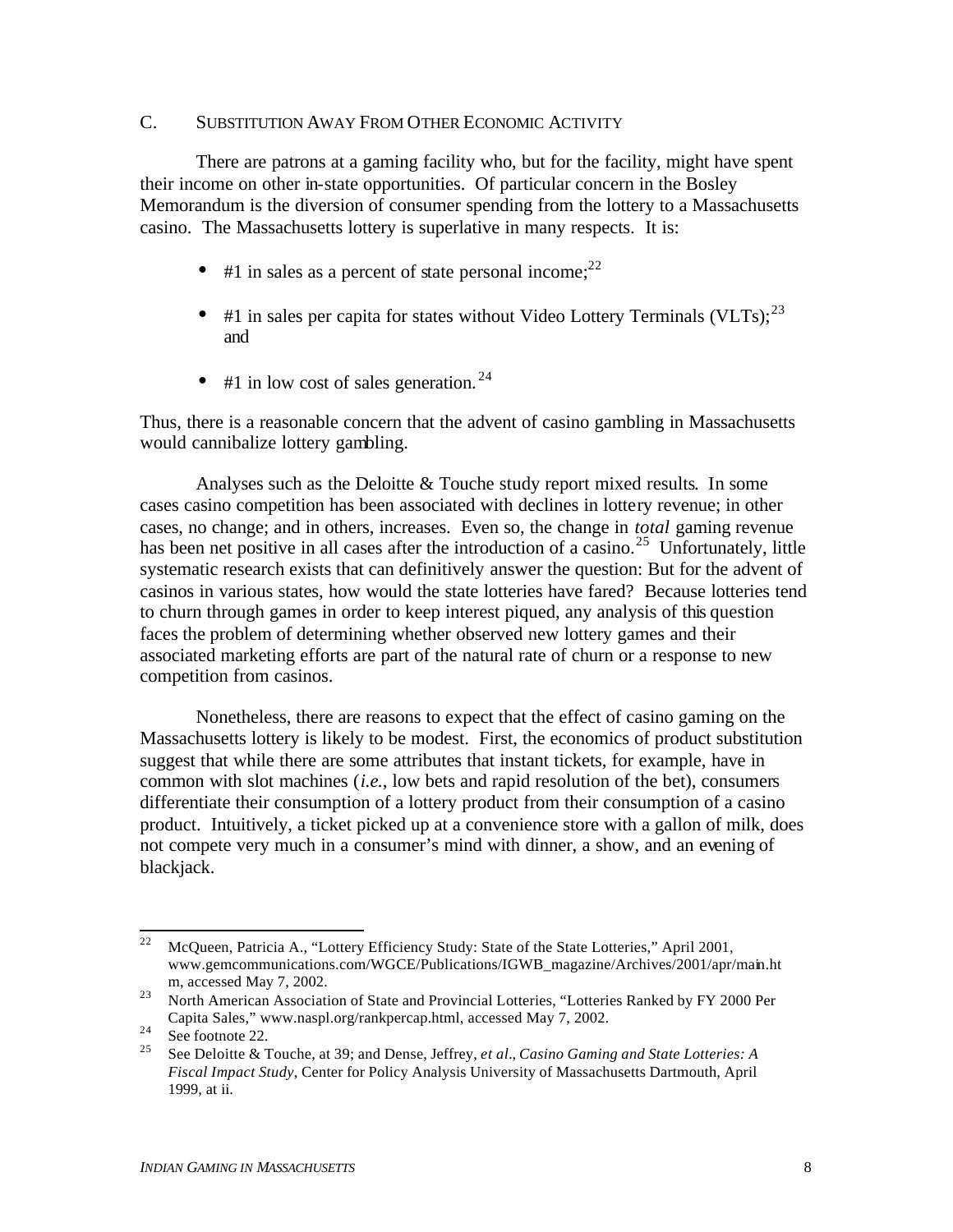Second, even if there is some competition between these two products in consumers' decision-making, the availability of casino gaming in Connecticut and the substantial patronage of it by Massachusetts residents renders any effect on the Massachusetts lottery minimal. Current lottery growth (which has been positive in Massachusetts through the introduction and expansion of Foxwoods and Mohegan Sun)<sup>26</sup> already reflects the patronage of Massachusetts residents at casinos. Whatever competition is expected has already been reflected in the lottery outcomes to a large degree.

## D. UNEMPLOYMENT AND ECONOMIC DEVELOPMENT

A rise in within-state economic activity brought either by recapture of or by attraction of out-of-state spending brings with it greater demand for labor. Depending on regional labor market conditions, this additional demand will produce net new jobs (*i.e.*, decreased unemployment) and/or increased incomes.<sup>27</sup> All of these effects result in positive economic impacts for the state. Rising incomes and greater employment generate more household spending, greater tax revenue, and lower public assistance burdens.

In addition, increases in employment also bring numerous other social and health benefits as the harmful consequences of unemployment are unwound:

- Unemployment is associated with increases in mortality, particularly from suicide and lung cancer.
- Unemployment is associated with higher incidences of suicide attempts, depression, and anxiety.
- The onset of unemployment is associated with greater tobacco and alcohol use.
- A higher proportion of families with unemployed adults are reported as having greater risk of domestic violence and divorce.<sup>28</sup>

Thus, economic development can translate to a host of quality of life benefits.

<sup>26</sup> <sup>26</sup> See, *e.g.*, Deloitte & Touche, at 42.

<sup>27</sup> And in communities facing severe economic deprivation prior to a casino introduction, this additional labor demand can also increase the number of people actively in the labor force, as new opportunities draw chronically discouraged workers heretofore not seeking employment into the labor pool.

<sup>28</sup> See, *e.g.*, Wilson, S.H., and G.M. Walker, "Unemployment and Health: a Review," *Public Health* (1993), Vol. 137, at 153-162; Hibbard, Judith H., and Clyde R. Pope, "Employment Status, Employment Characteristics, and Women's Health," *Women & Health*, (1985) Vol. 10(1), at 59- 79; and Graetz, Brian, "Health Consequences of Employment and Unemployment: Longitudinal Evidence for Young Men and Women," *Soc. Sci. Med*. (1993), Vol. 36, No. 6, at 715-724.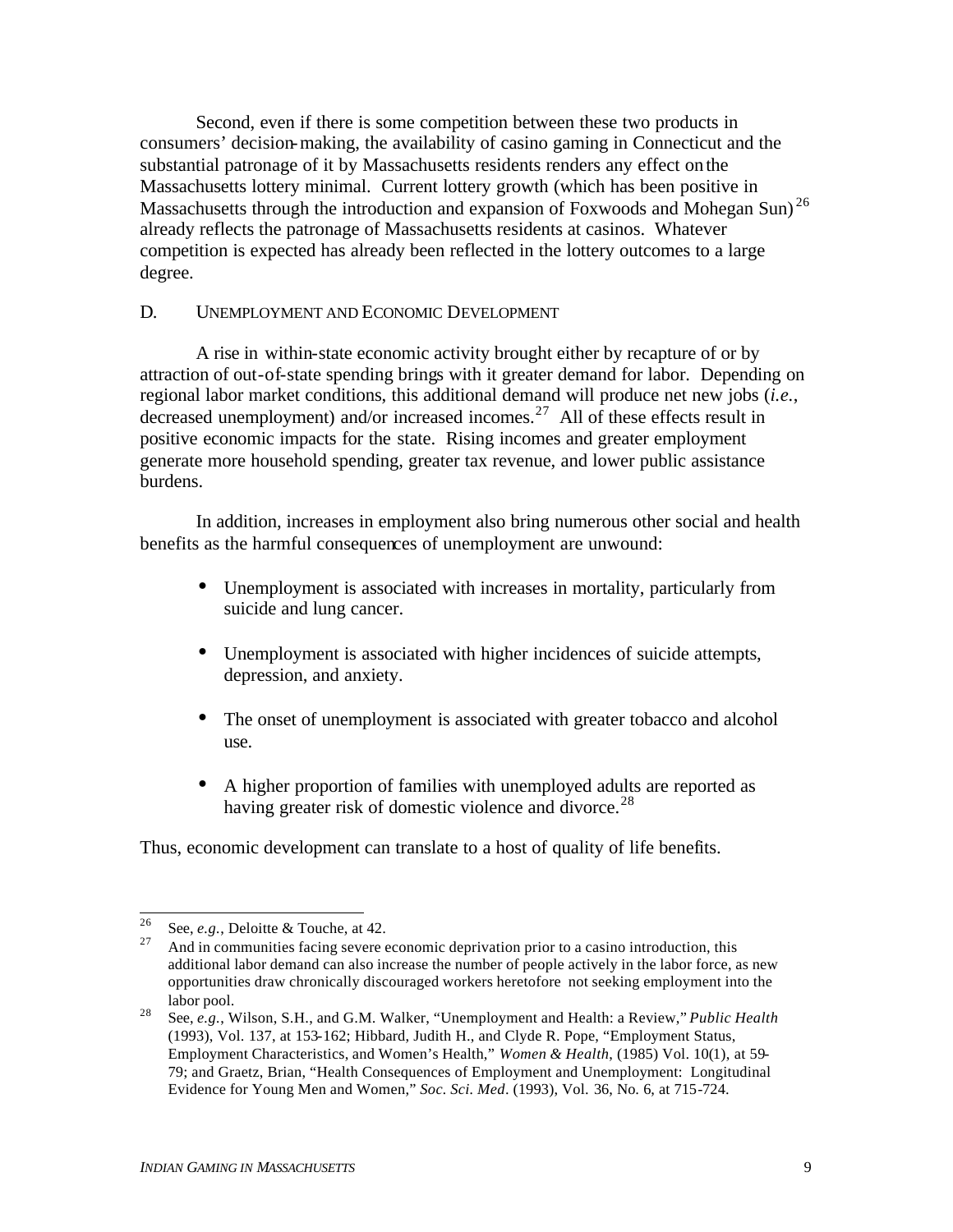#### *Impoverished Regions and Gaming in the Bosley Memorandum*

The Bosley Memorandum observed that introducing a casino into an impoverished region could have offsetting effects. On the one hand, it notes that "the casino gambling community is made up in large part by the destination gambler."<sup>29</sup> To the extent this is the case, dollars brought in from outside the destination region would raise employment and/or incomes. On the other hand, the Bosley Memorandum "question[s] the wisdom of placing casinos in some of the most impoverished places in the state" presumably because the poor may disproportionately patronize the casino due to ease of access.<sup>30</sup> Unfortunately, at the time of the writing of the Bosley Memorandum there was little systematic evidence that could speak to which of these effects prevailed generally.

### *Evidence on Regional Employment and Development Impacts*

Research on Indian-specific gaming effects indicates that Indian casinos have a net positive effect on surrounding non-Indian communities.<sup>31</sup> That research is consistent with destination effects (*i.e.*, the benefit of bringing revenues in from more prosperous regions) dominating the effects of cannibalizing existing businesses in the economically depressed region. In the statistical sample used, communities that witnessed an Indian casino introduction started with lower incomes than their counterparts and narrowed the income difference over the period where casinos were introduced (see further discussion at note 42 below).

This evidence suggests that the net socioeconomic benefits of a Wampanoag casino will be positive, as Bristol and Plymouth counties display below-average incomes within the state. Bristol County's 2000 per capita personal income was \$28,726, placing it  $11<sup>th</sup>$  out of 14 Massachusetts counties and well below the state and national averages of \$37,704 and \$29,469, respectively.<sup>32</sup> Plymouth County's slightly higher per capita personal income of \$33,339 placed it closer to (albeit still below) the state average and above the national average. Its average income placed it  $8<sup>th</sup>$  out of the 14 Massachusetts counties.  $33$ 

Regarding the Bosley Memorandum's observation that casino gambling may depend disproportionately on lower income individuals, data suggests that this is not the case. Results of a 1999 Gallup Poll Social Audit Survey on Gambling in America indicate that lower-income Americans (earning less than \$25,000) are less likely to report having gambled in the past year (63%) than those earning upwards of \$75,000 annually

<sup>29</sup> <sup>29</sup> Bosley Memorandum, *op cit*., at Sec. V.

 $rac{30}{31}$  *Ibid.* 

<sup>31</sup> Taylor, Jonathan B., Matthew B. Krepps, and Patrick Wang, "The National Evidence on the Socioeconomic Impacts of American Indian Gaming on Non-Indian Communities," forthcoming in the *American Behavioral Scientist* special issue on American Indian Gaming.

<sup>&</sup>lt;sup>32</sup> BEARFACTS, Regional Economic Information System, Bureau of Economic Analysis, www.bea.doc.gov/bea/regional/bearfacts/bf1/25/b125005.htm, accessed May 7, 2002.

<sup>33</sup> *Ibid.*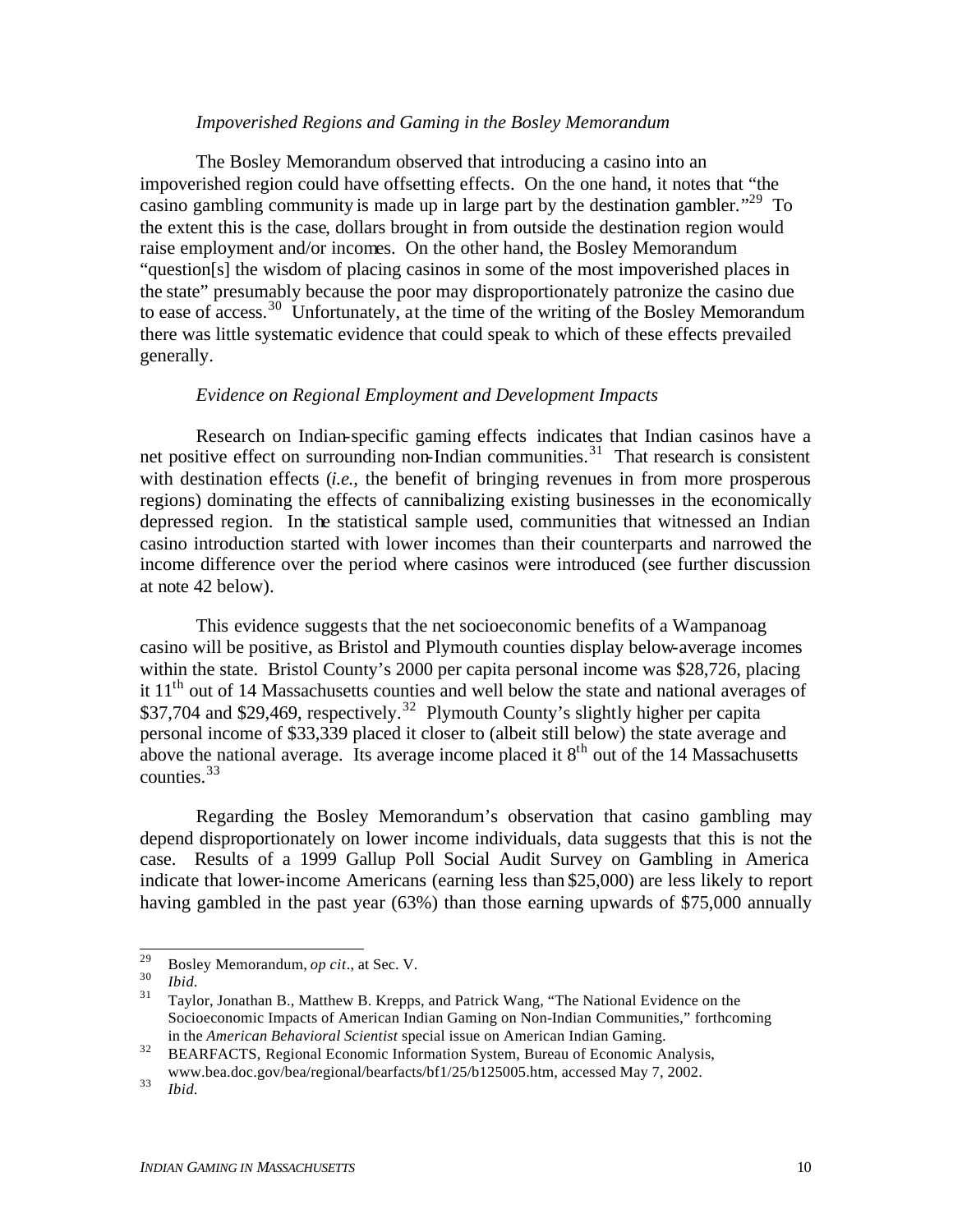(75%). Similarly, 72% of college graduates reported past-year gambling compared to 61% of those that did not complete high school.  $3^2$ 

The conclusions of national studies that destination effects will bring economic health to depressed regions are consistent with the findings of a Massachusetts-specific study on the subject. The Center for Policy Analysis at the University of Massachusetts, Dartmouth Campus studied the possible impacts of a trio of casinos in Massachusetts. Applying national casino employee survey data on welfare and unemployment status prior to gaming employment, they estimated that statewide employment due to casino operations would remove approximately 1,374 persons from the state's Temporary Assistance to Needy Families (TANF) roll. In addition, the transition of these persons into the labor force would save the state approximately \$8.7 million annually.<sup>35</sup>

## E. GOVERNMENT ACTIVITY AND REGULATION

It is reasonable to expect that the increases in economic activity may place greater demands on public services and infrastructure. As tourists are attracted to and retained in the region, traffic congestion might develop where there might not have been any prior to the opening of a casino. As patrons congregate in large numbers, additional police, fire, and ambulance services may be required. And of course, a new gaming facility requires new regulatory, security, and other types of oversight. None of this activity, though, is cause for rejecting a facility proposal; indeed the new demands on government services are a sign of the economic vitality that both the tribe and the state seek to create. Instead, the new burdens on government infrastructure are consequences to be addressed by both the tribal and state government together. The Indian Gaming Regulatory Act (IGRA) provides a framework for the tribe and the state to address public policy issues of mutual concern via the negotiation of a compact that specifies how a tribe and a state will proceed together in managing these burdens.

IGRA specifies that the tribes and the federal government are mandatory participants in the regulatory process and that the state may participate at the level it and the tribe negotiate together. The tribes bear the primary burden of regulation and must establish independent gaming commissions to oversee the actual operations of the casino. The federal government—via the National Indian Gaming Commission and other agencies like the FBI—has responsibility for overseeing tribal gaming ordinances, the licensing of Indian gaming employees, contracts with management entities, and other attributes of the business. IGRA also allows the states to address potential consequences on the states by allowing—to varying degrees, depending on the states' choices and the games offered by tribes—additional oversight of Indian gaming operations. In some compact negotiations, states have chosen to regulate Indian gaming and to insist on

 $34$ The Gallup Organization. "Gambling in America." www.gallup.com/poll/specialReports/socialAudits/Gamblingrelease.asp, accessed May 7, 2002.

<sup>35</sup> Barrow, Clyde W. and David R. Borges, *The Economic and Fiscal Impact of Three Casino and Entertainment Resorts in Massachusetts: Salisbury Beach, Hampden, and Bristol Counties*, April, 1999, Center for Policy Analysis, University of Massachussetts Dartmouth, at 34. Note that these impacts are not for the single Wampanoag casino proposal under discussion in 2002.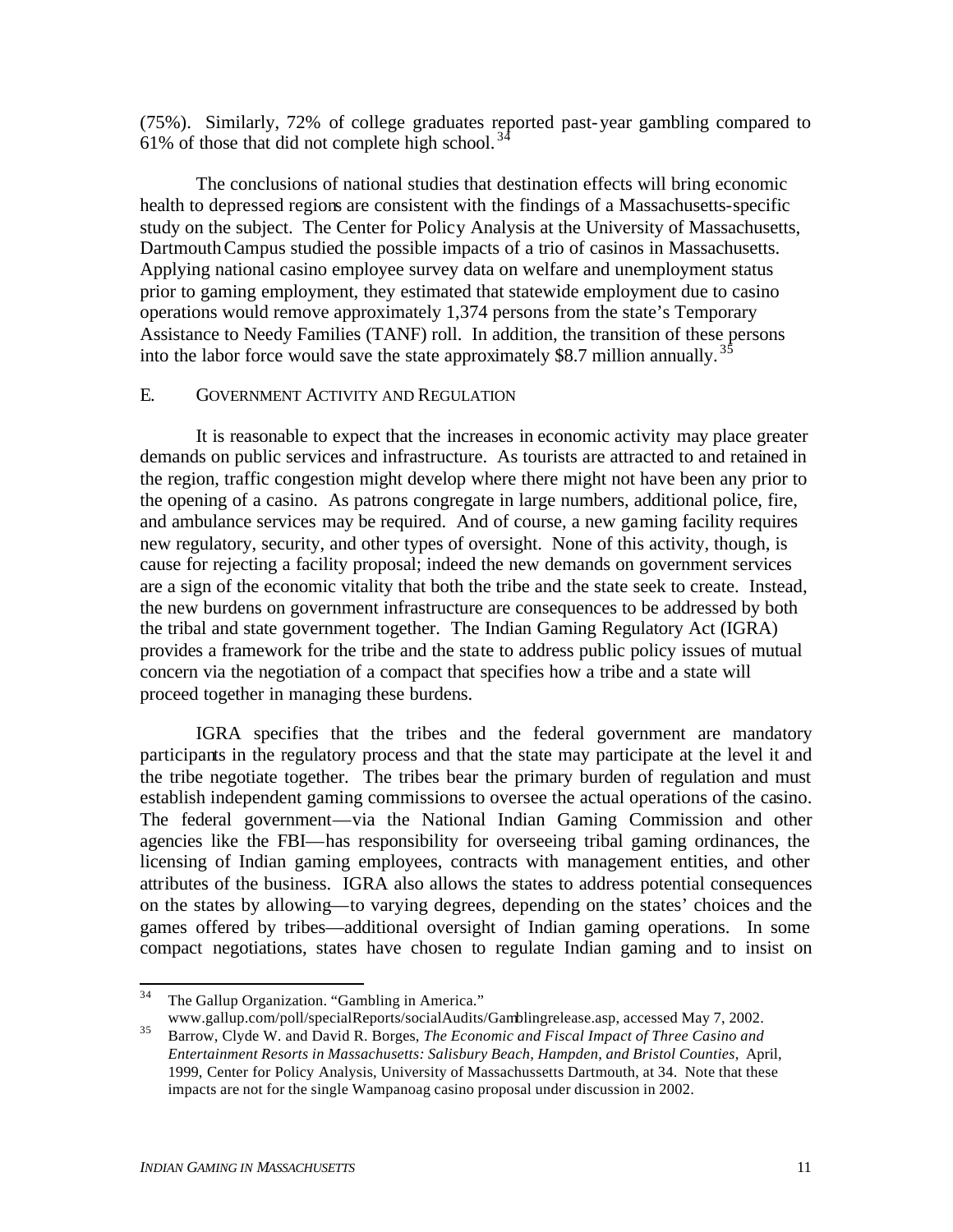reimbursement for their efforts by tribes. In others, the state has been content to simply require that the tribes prominently display signs saying that the state does not regulate the casino.<sup>36</sup>

Thus, it is quite reasonable for the state to negotiate with the Wampanoag Tribe such that the facility operates on a pay-as-it-goes basis where state regulatory activities, infrastructure costs, and local public service burdens are concerned. And in contrast to the declaration of the Bosley Memorandum that the gaming regulatory structures are "quite expensive to maintain,"<sup>37</sup> the State of Massachusetts could structure its relationship to the tribe and the facility in such a way that it would bear no costs. Because the state can participate through the IGRA compacting process in designing the arrangement under which gaming can proceed, it can minimize the risk to itself that it will bear costs associated with tribal gaming operations.

### F. SOCIAL CHANGE

The layman's intuition of problem and pathological gambling holds that as casinos are introduced, the incidence of problem and pathological gambling will increase. Of course, in Southeast Massachusetts, this layman's analysis begs the question: What counts as an *introduction*? As we have seen above, the Massachusetts lottery is at the top of its class, and Massachusetts residents patronize Connecticut casinos heavily. Thus, by this layman's logic, Massachusetts residents have already been "introduced" to gambling, and gambling pathology *increases* will only be modest.

Even so, as appealing and simple as this layman's intuition may be, the research by academic observers calls into question whether it is supported by the facts. At the broadest level, data from two national commission studies show that while wagering revenues increased 1600% and the gambling expenditure share of personal income doubled over the last 25 years, there was no appreciable change in the national lifetime gambling pathology rate of about  $1\%$ .<sup>38</sup> Other studies have corroborated this finding as well:

…in light of the large extent to which gambling has been legalized in America over the past few decades, the failure to find an obvious pattern of increasing prevalence of pathological gambling should raise serious doubts about just how likely the disorder is to be triggered by increasing opportunities to gamble.<sup>39</sup>

<sup>36</sup> <sup>36</sup> See, *e.g.*, United States General Accounting Office, *Casino Gaming Regulation: Roles of Five States and the National Indian Gaming Commission*, May, 1998.

<sup>37</sup> Bosley Memorandum, *op cit*., at Sec. IV.

<sup>38</sup> Gerstein, *et al, op cit*., at 3,25*;* National Research Council, *op cit.,* at Exec-3.

<sup>39</sup> Public Sector Gaming Study Commission, *op cit.*, at 48. Also see, *e.g.*, Abbott, Max Wenden, Maynard Michael Williams, and Rachel Ann Volberg, *Seven Years On: A follow-up study of frequent and problem gamblers living in the community, Report number two of the New Zealand Gambling Survey,* The Department of Internal Affairs, December 1999, at 7, 86.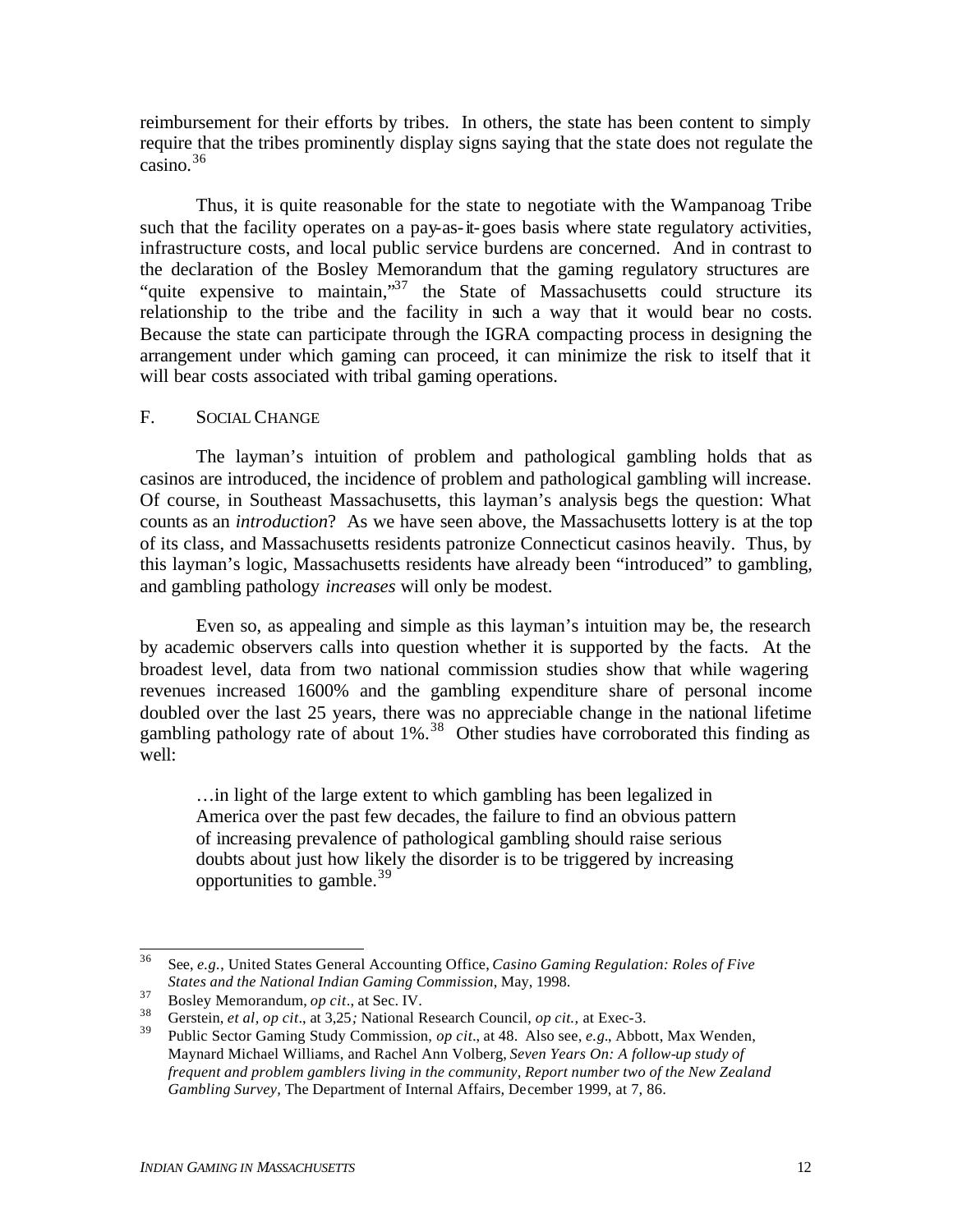Much of this pathological and problem gambling literature has focused on surveying the public and using those surveys to estimate prevalence rates and social costs.<sup>40</sup> Because of the challenges presented by those methods, recently social science research has turned to statistical techniques to determine if gambling creates social problems as evidenced in data on socioeconomic conditions. Rather than create estimates from the bottom up, these studies take a "top-down" look at communities near gambling establishments to determine if they exhibit any systematic difference from their counterparts not near casinos. A rigorous statistical examination chartered by the National Gambling Impact Study Commission (NGISC), for example, examined data on 32 indicators of socioeconomic health for 100 communities over 16 years. It showed substantial gains and no harm when comparing communities before and after gaming and when comparing communities that witnessed casino introductions with those that did not. Relative to their control group, communities within 50 miles of a casino introduction experienced:

- a 12% decline in unemployment (roughly a one point decline in the rate);
- a 13% decline in income derived from income maintenance programs;
- a 17% decline in income derived from unemployment insurance programs;
- a 3% decline in income derived from other transfer payment programs; and
- no decline in total per capita income despite declines in income derived from welfare programs. $41$

A further examination of these 100 non-Indian communities determined that those proximate to Indian casinos were economically worse off prior to the construction of casinos, and witnessed more substantial gains from casino introductions:

- non-Indian communities proximate to Indian casinos narrowed the income gap total incomes rose;
- nonetheless, reductions in income from welfare programs were even more pronounced;
- no increases in social ills (*e.g.*, bankruptcy) were identified; and
- decreases in some crimes were identified. $42$

<sup>40</sup> <sup>40</sup> See, *e.g.*, Gerstein, *et al., op. cit.*

<sup>&</sup>lt;sup>41</sup> There was also some shifting of incomes in sectors (hotel income rose while restaurant and bar income declined). Gerstein, *et al.*, *op. cit.*, at 70-71.

<sup>42</sup> Taylor, *et al., op. cit.,* at 2-27.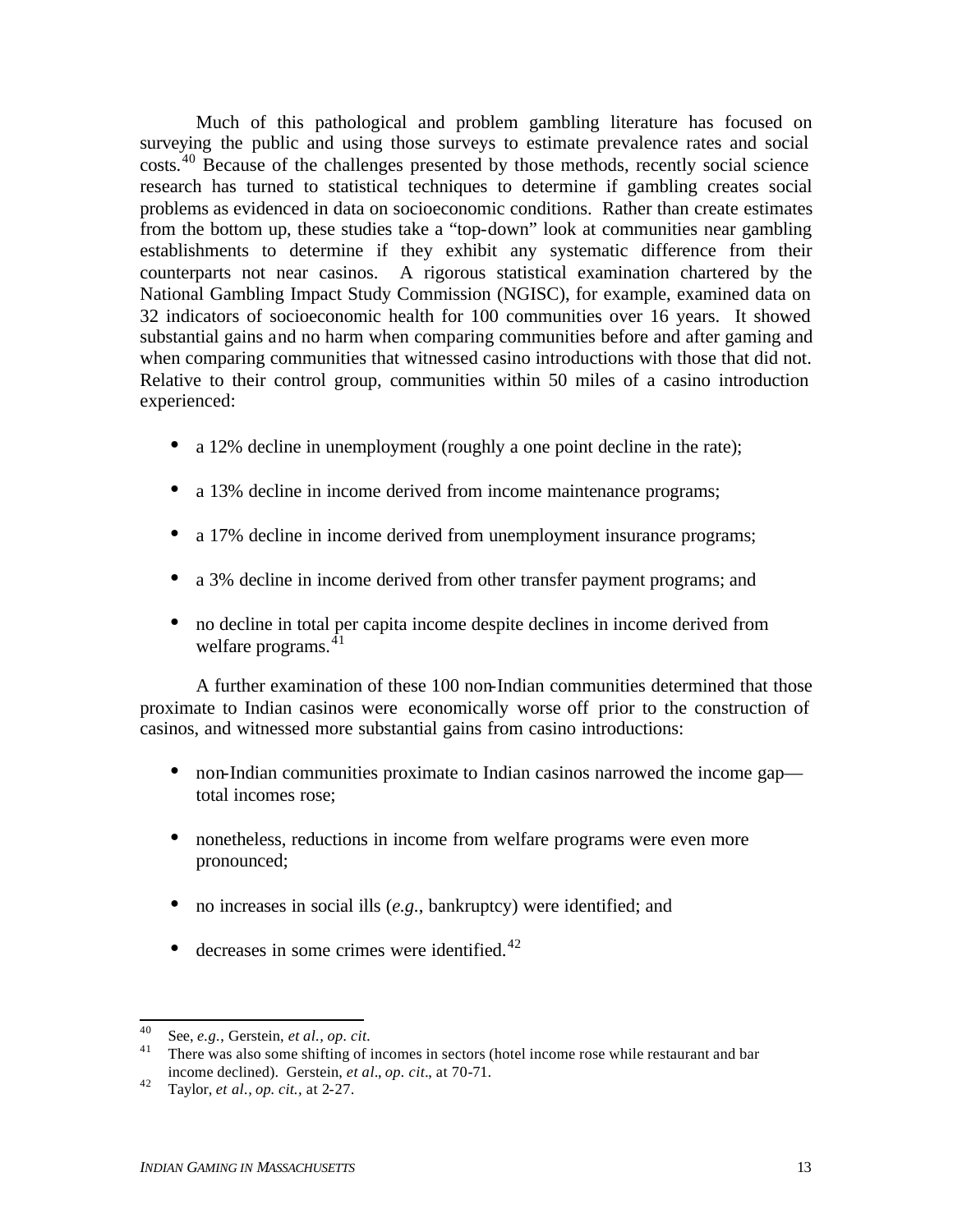It seems that while more Americans have been exposed to gambling, they gamble no more than they used to. Between the national commission reviews—1975 and 1998 the proportion of Americans who had gambled at least once in their lives jumped from 68% to 86%. However, the number of those surveyed who had gambled in the last year only increased from 61% to 63%, in spite of increased availability of gambling opportunities. Together these findings suggest that while people are experimenting with gambling, this experimentation has not turned people into habitual or problem gamblers.<sup>43</sup> Others have suggested that the availability of gambling has little or no impact on problem or pathological gambling prevalence rates because the origins of gambling addiction are tangled with other addictive behaviors unrelated to gaming.<sup>44</sup>

As for why "top-down" assessments of socioeconomic variables do not show any worsening of socioeconomic indicators associated with gaming introductions, it could be that the effects are too small to be distinguished or that social gains cancel out the losses.<sup>45</sup> This latter possibility may be particularly true for Indian gambling facilities located in lower-income regions: the attraction of new economic activity and the employment of welfare recipients, for example, would be expected to reduce crime, suicide rates, and other social pathology.<sup>46</sup>

Predicting the rate of change in pathological gambling in Massachusetts attributable to the introduction of Indian casinos is beyond the scope of this report. However, we have no reason to believe that Massachusetts populations behave any differently from those in the US generally or in other studied countries. In other words, we do not expect that the advent of tribal gaming will precipitate a substantial net increase in the prevalence of problem gambling in Massachusetts and therefore in the social costs of gaming. This is not to say that gambling is without cost or that the consequences suffered by problem and pathological gamblers, their families, and their communities are insubstantial to those who bear them. Nonetheless, our task here is an assessment of gaming's overall impact, and the evidence indicates Indian gaming is a net socioeconomic benefit to the state.

<sup>43</sup> Public Sector Gaming Study, at 44, citing Commission on the Review of the National Policy Toward Gambling, *Gambling in America,* 1976; and Gerstein, *et al., op. cit.*

<sup>44</sup> See, *e.g.,* National Research Council, *op cit.* Howard Shaffer, *et al. Estimating the Prevalence of Disordered Gambling Behavior in the United States and Canada: A Meta-Analysis*. Harvard Medical School, Division on Addictions, December 1997.

<sup>45</sup> See, *e.g.*, Gerstein, *et al.*, *op. cit.*, at 70.

<sup>46</sup> See, e.g Nelson, Dennis J., Howard L. Erickson, and Robert J. Langan, *Indian Gaming and its Impact on Law Enforcement in Wisconsin,* API Consulting Services, 1996; and Taylor, *et al., op. cit.*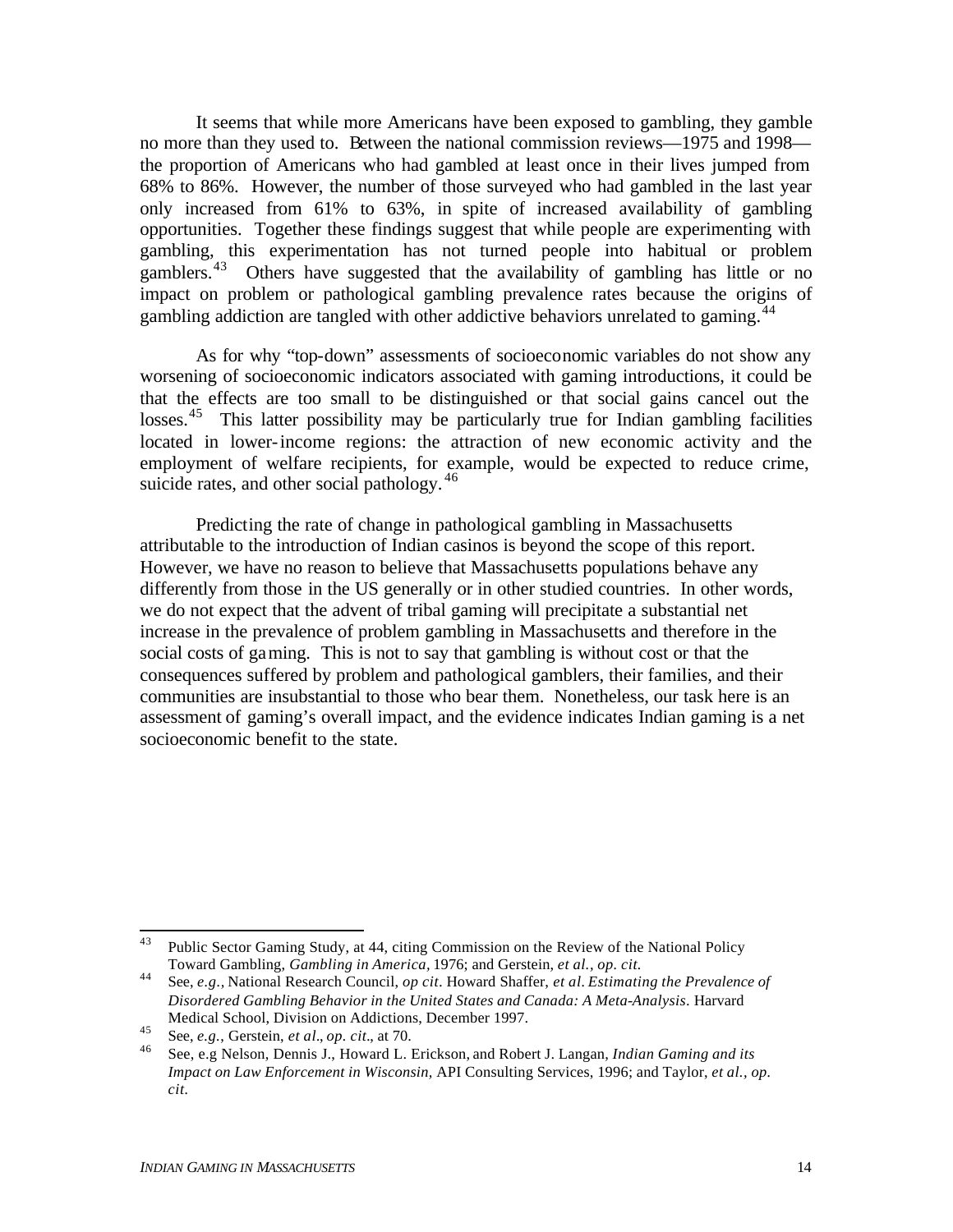## **FIGURE 1**

# **A WAMPANOAG FACILITY IN SOUTHEASTERN MASSACHUSETTS WOULD BE POISED TO RETAIN SUBSTANTIAL IN-STATE PATRONAGE**



\* In Bristol or Plymouth County, excluding Fall River or New Bedford.

Sources: GeolLytics CensusCD 2000 Short Form, GeoLytics Inc., East Brunswick, NJ 2001; locational and capacity information of gaming facilities obtained from www.casinocity.com, www.geocode.com, www.mapquest.com,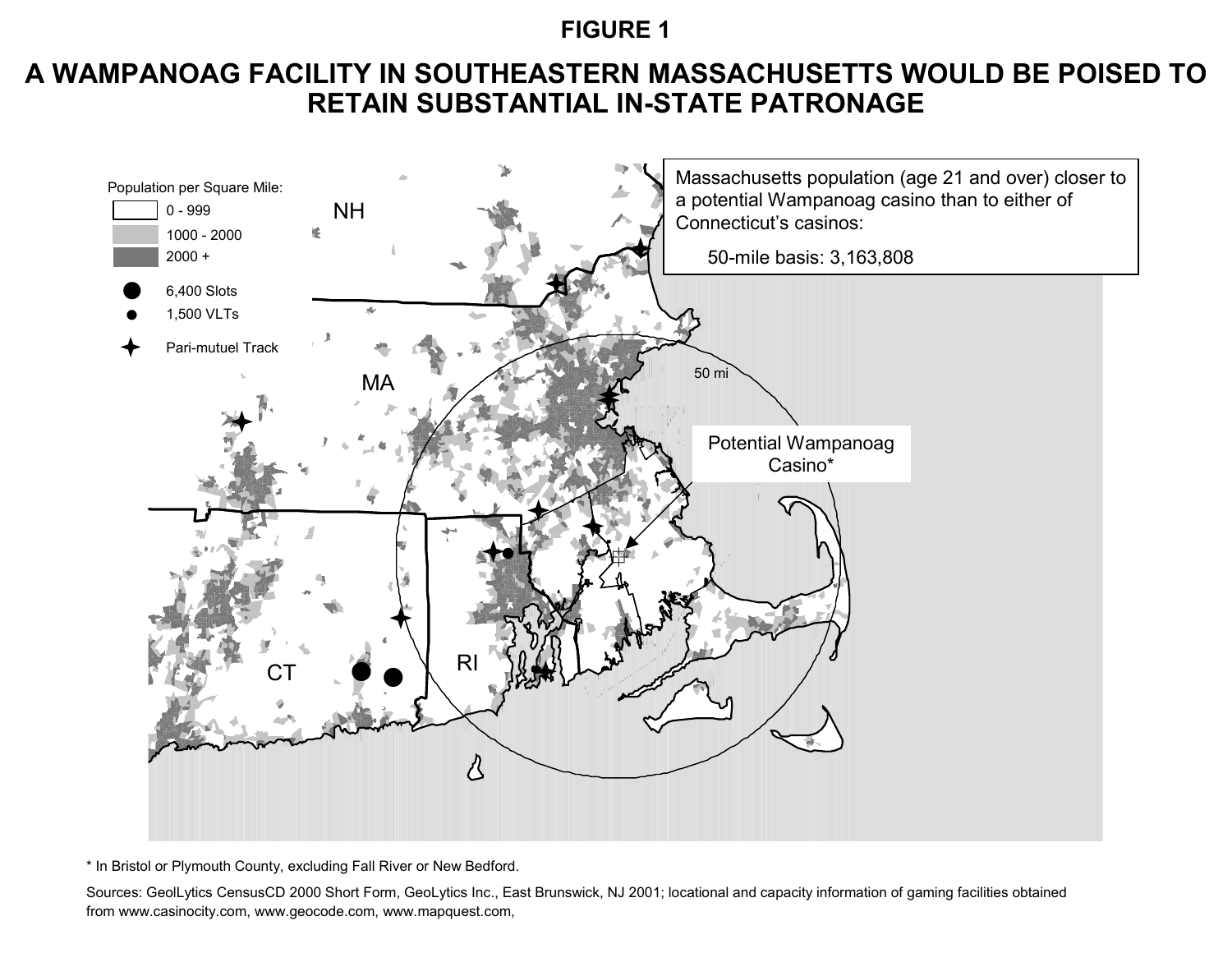



OFFICE OF COMMUNICATIONS AND PUBLIC AFFAIRS • 79 JOHN F. KENNEDY STREET • CAMBRIDGE, MA 02138 • 617 / 495-1115

**For Immediate Release: Contact: Doug Gavel (617) 495-8290** May 13, 2002 Kennedy School Communications

## **Harvard Releases Study of Massachusetts Indian Gaming**

CAMBRIDGE, MA – Researchers from the **Harvard Project on American Indian Economic Development** released a study today to the government of the Wampanoag Tribe of Gay Head (Aquinnah) showing that Massachusetts has much to gain and little to lose from a casino in Southeastern Massachusetts. "With state government lotteries and major casinos in Connecticut, gaming is not new to New England. In fact, the research indicates that three-quarters of a billion dollars or more already goes to the casinos of Connecticut from Massachusetts, and a competitive casino in Bristol or Plymouth Counties would be likely to bring much of it back," said co-author Joseph P. Kalt, Ford Foundation Professor of International Political Economy at Harvard's John F. Kennedy School of Government. "At a time of belt-tightening for Massachusetts, it seems odd for Massachusetts to send hundreds of millions of dollars directly to another state's businesses, workers, and state treasury."

The study finds that the currently proposed Wampanoag facility would not only retain Massachusetts casino customers in-state, but also attract New Hampshire and Maine residents who currently pass through the Commonwealth on their way to casinos in Connecticut. It also notes that, because the Wampanoag facility is proposed for Bristol and Plymouth Counties—two counties with below-average incomes—the facility could bring greater balance to the Massachusetts economy. "A new industry bringing new jobs would help stimulate and diversify the Southeast Massachusetts economy," said Harvard Project research fellow and co-author Kenneth W. Grant II.

The study also examines two areas of potential concern to Massachusetts policymakers: competition with the Commonwealth's lottery and social change. It notes that the Massachusetts State Lottery's growth continued upward through the introduction and expansion of the largest casino in the world—Foxwoods—and its neighbor, Mohegan Sun. "A scratch ticket and a night out at Foxwoods are probably not close substitutes in the consumer's mind," said Harvard Project research fellow and co-author Jonathan B. Taylor. "Even if there is head-to-head competition between lotteries and casinos, the Massachusetts' lottery business has already successfully weathered that storm."

With respect to social problems commonly attributed to gaming, the Harvard study notes that two federal government gambling commission reviews have found that pathological gambling does not rise in parallel with gambling activity. The study also reports that even though revenues expended on wagering have increased sixteen-fold and doubled as a percentage of personal income, the national lifetime gambling pathology rate has remained steady at approximately 1%. The study concludes that Massachusetts is unlikely to witness a substantial jump in social problems since gaming is so widely available to New Englanders already. "Most casino policy analyses jump straight to social costs without